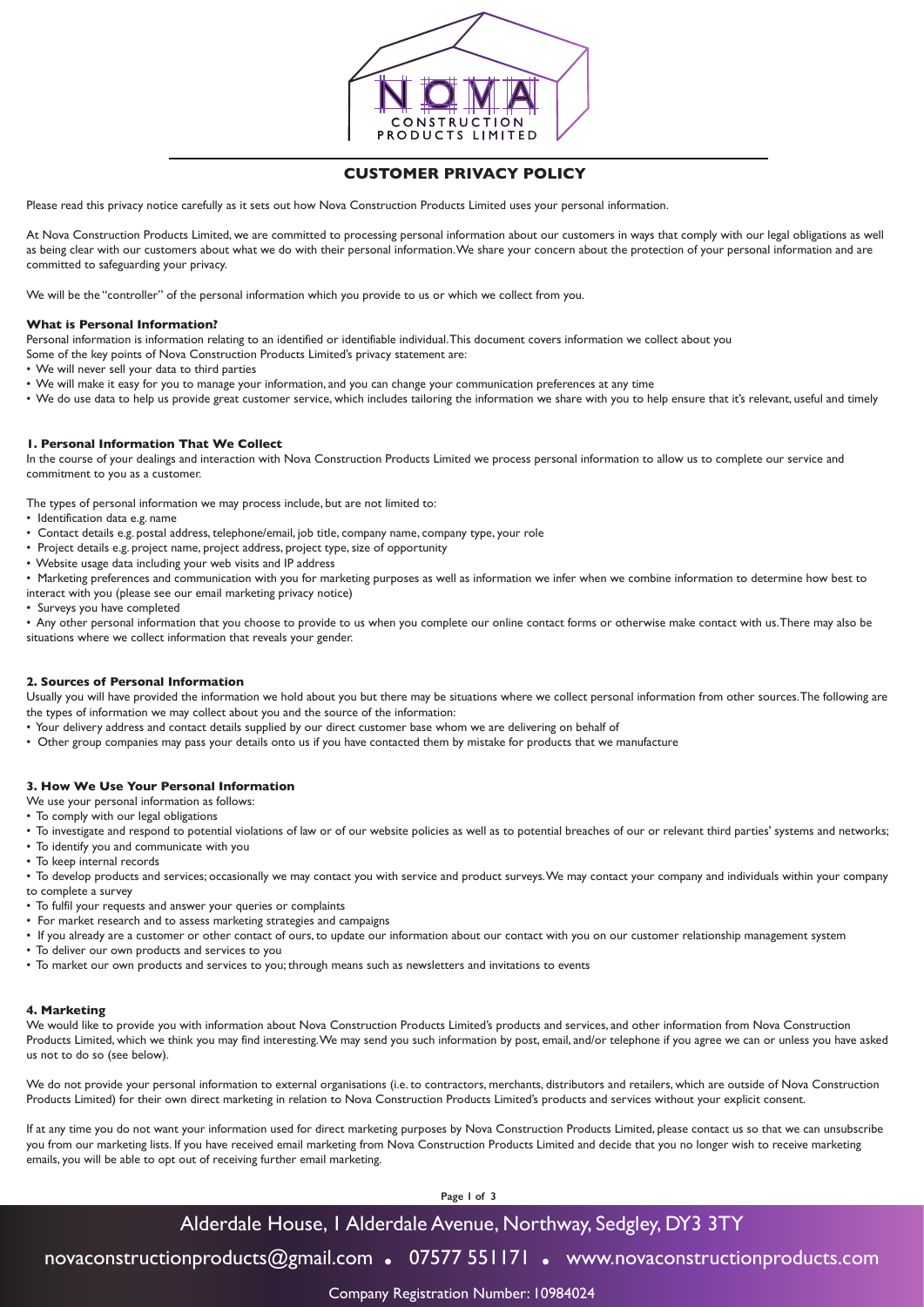

# **CUSTOMER PRIVACY POLICY CONTINUED**

#### **5. How We Share Your Personal Information**

In addition to the sharing of information mentioned above under section 4 (Marketing), we may share your personal information with third parties as follows:

• In order for us to process payments that are due to us, in doing so we provide bank card details to such providers

• To receive services from our providers such as our IT service providers and therefore may access or receive personal data in the context of providing services to us • To licensed credit reference agencies, debt collection agencies and lawyers when we carry out credit checks, to report on your payment performance and/or or seek to recover debts due to us

• To our accountants, auditors, lawyers or similar advisers when we ask them to provide us with professional advice

• To emergency services in the event that we need to report accidents or incidents or request emergency assistance or to other third parties where necessary to protect the vital interests of a person (for example they need urgent medical attention)

• To any Government Department, public body or other third party where we believe in good faith that the law requires this; in the interests of public health and safety; or in order to protect the rights, property, or safety of Nova Construction Products Limited, its employees or others

• With other third parties to comply with our legal obligations, including where necessary to abide by law, regulation or contract, or to respond to a court order,

administrative or judicial process, or to meet national security or law enforcement requests, including, but not limited to, a subpoena or search warrant

• As necessary to establish, exercise or defend against potential, threatened or actual litigation

- In connection with the sale, assignment or other transfer or all or part of our business
- For the purpose of mutual business opportunities with others

#### **6. Legal Basis for Processing Personal Information**

Our legal basis for collecting and using the personal information described above will depend on the personal information concerned and the specific context in which we collect it.

However, we will normally collect personal information from you only where we have your consent to do so, where we need the personal information to perform a contract with you, or where the processing is in our legitimate interests and not overridden by your data protection interests or fundamental rights and freedoms.

In some cases, we may also have a legal obligation to collect personal information from you or may otherwise need the personal information to protect your vital interests or those of another person.

Mostly, however, we process contacts information for our legitimate business interests in the context of providing or receiving services to customer or from our service providers or in the case of partners, for the purpose of the collaboration or partnership. If we collect and use your personal information in reliance on anything other than our legitimate interests, we will make clear to you at the relevant time. For example, if we ask you to provide personal information to comply with a legal requirement or to perform a contract with you, we will make this clear at the relevant time and advise you whether the provision of your personal information is mandatory or not (as well as of the possible consequences if you do not provide your personal information).

If you have questions about or need further information concerning the legal basis on which we collect and use your personal information, please contact us.

## **7. How Long We Keep Your Personal Information**

We retain your personal information for no longer than is necessary for the purposes for which the personal information is collected, taking into account, but not limited to, any legal obligations and applicable tax and accounting requirements we have to retain data for certain periods of time and contractual obligations such as in order to fulfill warranty/product guarantee obligations.

Thereafter we will erase your information securely once it is no longer needed unless erasure is not possible (for example, because your personal information has been stored in backup archives), and in which case we will securely store your personal information and isolate it from any further processing until deletion is possible.

#### **8. Security**

Nova Construction Products Limited is committed to ensuring that your personal information is secure. In order to prevent unauthorised access or disclosure we have put in place suitable physical, electronic and managerial procedures where relevant to safeguard and secure the information we collect.

#### **9. Your Rights**

You have the right to be informed that we hold your personal data, the right of access to that data we hold, the right to rectification of any errors in that data, the right to erasure, sometimes referred to the right to be forgotten, the right to restrict how we process your data, the right to data portability and the right to object to how we process your data. You also have the right to opt out of marketing communications at any time. These rights can be exercised at any time. They are not absolute and are subject to certain exceptions and/or qualifications.

If we have collected and process your personal information with your consent, then you can withdraw your consent at any time. Withdrawing your consent will not affect the lawfulness of any processing we conducted prior to your withdrawal, nor will it affect processing of your personal information conducted in reliance on lawful processing grounds other than consent.

You are also entitled to make a complaint to a data protection regulator, which for the UK is the Information Commissioner's Office. Their contact details are available on the Information Commissioner's Website: https://ico.org.uk/

If you do have any concerns about how we process your personal data you can also contact us using the contact details at the end of this Privacy Statement.

**Page 2 of 3**

# Alderdale House, 1 Alderdale Avenue, Northway, Sedgley, DY3 3TY

novaconstructionproducts@gmail.com **.** 07577 551171 **.** www.novaconstructionproducts.com

Company Registration Number: 10984024